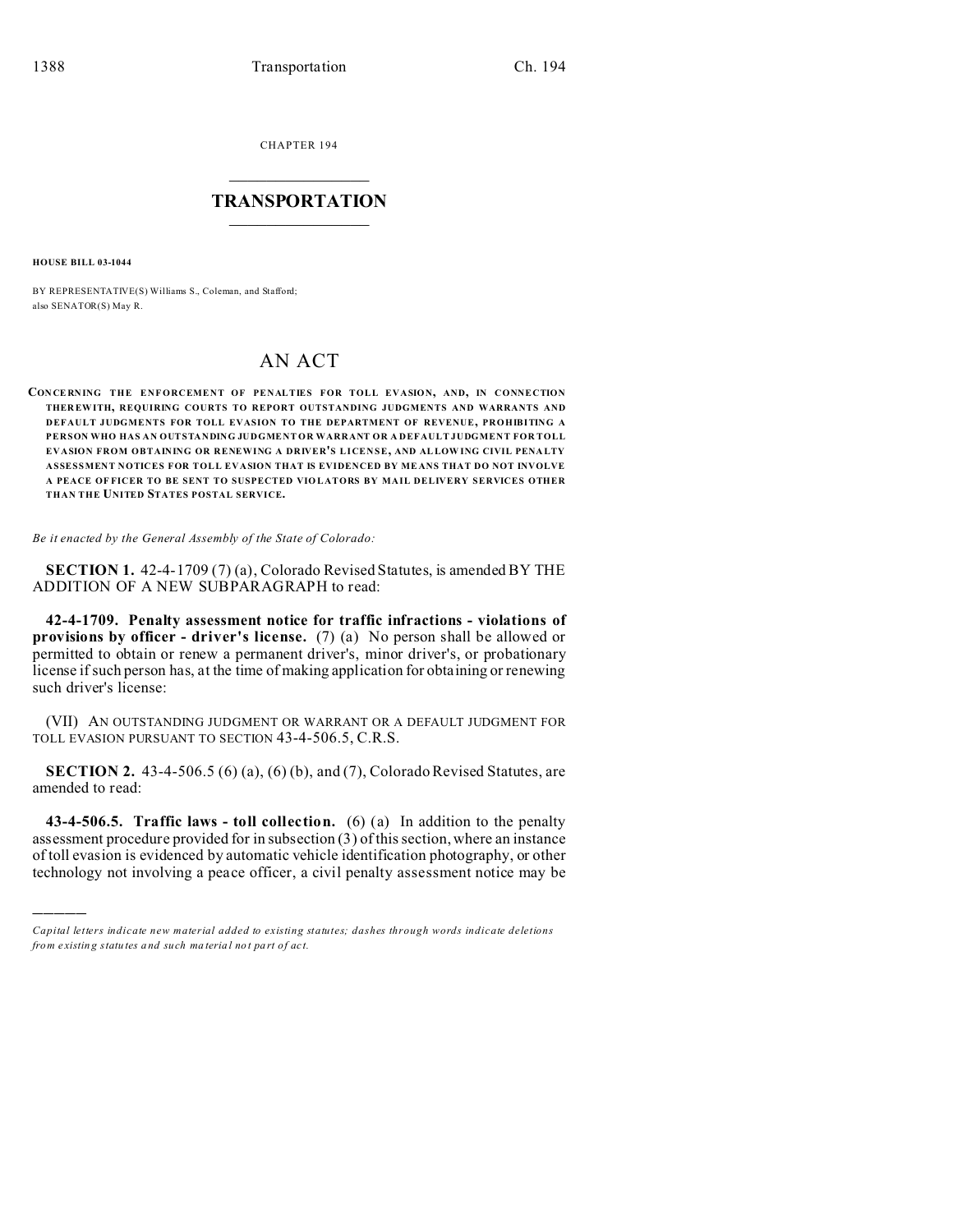## Ch. 194 Transportation 1389

issued and sent by first-class mail, OR BY ANY MAIL DELIVERY SERVICE OFFERED BY AN ENTITY OTHER THAN THE UNITED STATES POSTAL SERVICE THAT IS EQUIVALENT TO OR SUPERIOR TO FIRST-CLASS MAIL WITH RESPECT TO DELIVERY SPEED, RELIABILITY, AND PRICE, by the public highway authority to the registered owner of the motor vehicle involved. Such notice shall contain the name and address of the registered owner of the vehicle involved, the license number of the vehicle involved, the time and location of the violation, the amount of the penalty prescribed for the violation, a place for such person to execute a signed acknowledgment of liability for the cited violation, and such other information as may be required by law to constitute such notice as a complaint to appear in court.

(b) Should the prescribed penalty not be paid within twenty days, in order to ensure that adequate notice has been given, the public highway authority shall send a second penalty assessment notice by certified mail, return receipt requested, OR BY ANY MAIL DELIVERY SERVICE OFFERED BY AN ENTITY OTHER THAN THE UNITED STATES POSTAL SERVICE THAT IS EQUIVALENT TO OR SUPERIOR TO CERTIFIED MAIL, RETURN RECEIPT REQUESTED, WITH RESPECT TO RECEIPTVERIFICATION AND DELIVERY SPEED, RELIABILITY, AND PRICE, containing the same information as set forth in paragraph (a) of this subsection (6). Such notice shall specify that the alleged violator may pay the same penalty assessment at any time prior to the scheduled hearing.

(7) No authority nor any A court shall report to the department of revenue  $\frac{dm}{dt}$ conviction or entry of judgment nor any outstanding judgment or warrant OR ANY DEFAULT JUDGMENT for purposes of section 42-2-107 (5), C.R.S., for any toll evasion, INCLUDING THE DRIVER'S LICENSE NUMBER AND THE DATE OF BIRTH OF THE CITED PERSON. The department of revenue has no authority to assess any points against a license under section 42-2-127, C.R.S., upon entry of a conviction or judgment for any toll evasion. The department of revenue may not keep any record of such violation in the official records maintained by the department of revenue under section 42-2-121, C.R.S.

**SECTION 3.** 43-4-811 (6) (a) and (6) (b), Colorado Revised Statutes, are amended to read:

**43-4-811. Traffic laws - toll collection.** (6) (a) In addition to the penalty assessment procedure provided for in subsection (3) of this section, where an instance of toll evasion is evidenced by automatic vehicle identification photography or other technology not involving a peace officer, a civil penalty assessment notice may be issued and sent by first-class mail, OR BY ANY MAIL DELIVERY SERVICE OFFERED BY AN ENTITY OTHER THAN THE UNITED STATES POSTAL SERVICE THAT IS EQUIVALENT TO OR SUPERIOR TO FIRST-CLASS MAIL WITH RESPECT TO DELIVERY SPEED, RELIABILITY, AND PRICE, by the enterprise to the registered owner of the motor vehicle involved. Such notice shall contain the name and address of the registered owner of the vehicle involved, the license number of the vehicle involved, the date of the notice, the time and location of the violation, the amount of the penalty prescribed for the violation, a place for such person to execute a signed acknowledgment of liability for the cited violation, and such other information as may be required by law to constitute the notice as a complaint to appear in court.

(b) Should the prescribed penalty not be paid within twenty days of the notice, in